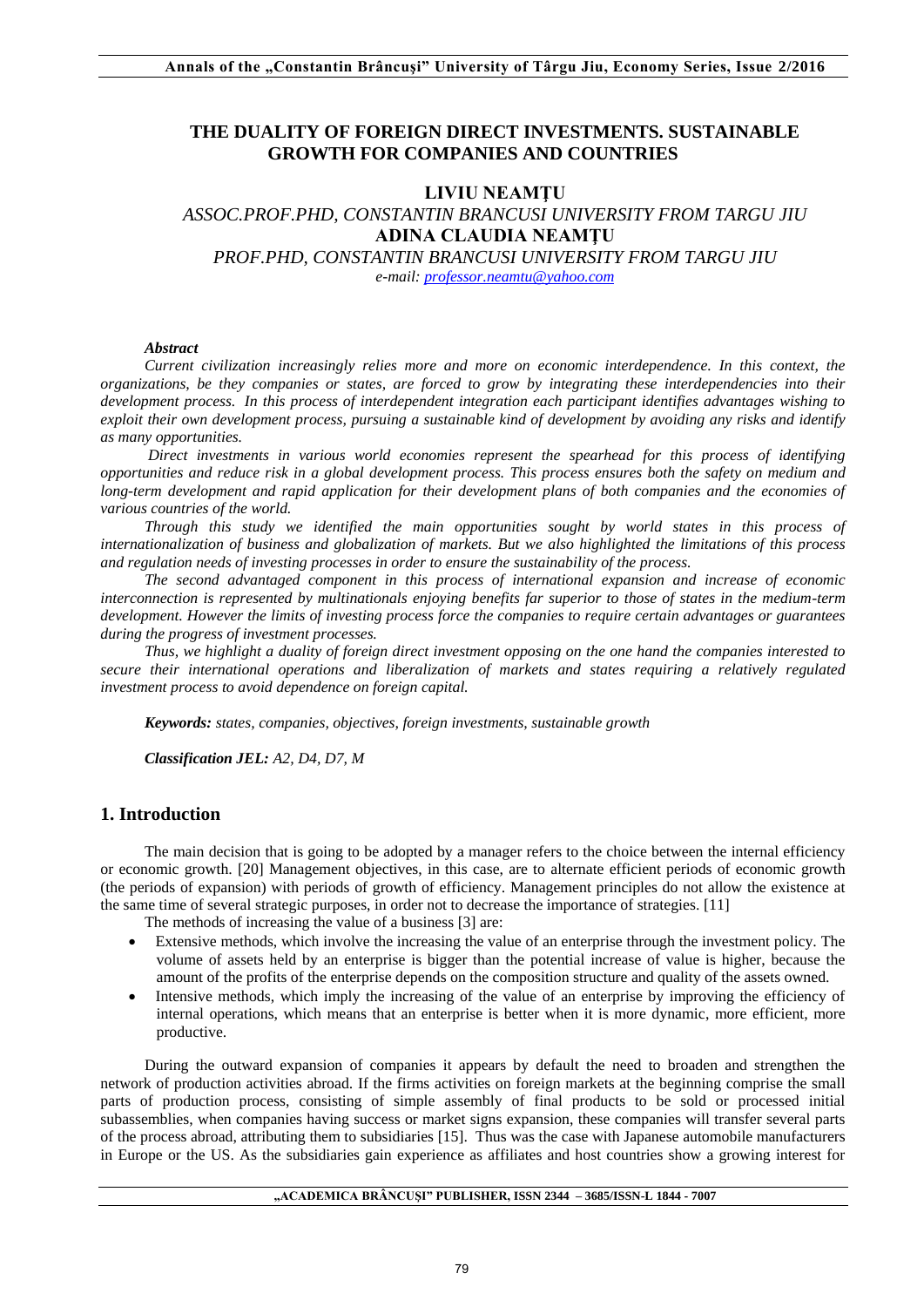them, facilitating their action, there is a process of vertical integration of activities that companies hold internationally. At the same time, it can occur and widening the spectrum of goods made by overseas subsidiaries of the company, leading to a horizontal integration of their activities. Depending on the nature of the strategy followed by the company, offensive or defensive, it will seek to diversify abroad, which will determine to acquire new assets from other companies, or rely on strategic alliances with these. [1]

In a modern economy integrated into the world economic system is felt the need to attract foreign capital in order to benefit from the performance of post-industrial society. [9] At the current stage highly developed countries (US, Japan, Canada, EU) promotes an active policy both in attracting foreign direct investment and placement of theirs own means on other economies.

There are three reasons for such cross investments. Firstly, some multinational companies are able to achieve economies of scale through the operation of some production units located in different countries [1], continuing to use an integrated strategic planning system to track and control of production designated to various worldwide markets throughout the world. Ford Motor Company applies this kind of strategy in the production of certain models of cars in designated centers, for the supply of the wide territorial markets.

Secondly, increases the number of product-market differentiation opportunities, because the company has the ability to target specific market niches in different countries and to provision efficient through centralized coordination of operations. [7]

Thirdly, the convergence of consumers tastes on certain product markets allow a company to design and produce goods and services for global markets. These three categories of factors encourage companies which have the necessary resources to strengthen presence in each market area [18]. This thing is done usually through the forming of an own subsidiary, under exclusive control.

# **2. Sustainable economic development of recipient countries of foreign direct investment**

Interdependencies between national economies that underpin the global economy and various forms of integration have been and are determined by the presence of irregular inputs of different levels of development of science and research, and technical and scientific progress in different countries. These differences have significantly contributed to the opening of national economies to increased exchanges between them and also the international economic cooperation. [18]

Given the multitude of assumptions and factors influencing the expansion and development of international or transnational companies in developed countries and also those who want to be growth poles of regional or global economy, there is obvious the countries involvement and support for companies expanding into new markets. In international economic affairs, and beyond, frequently asked the question about state intervention in the economy and the state-international company relationship.

The decisive factors that influence today's economies and emerging markets are international political and economic situation and interest by international companies in a particular country. Moreover, because of their financial power, international companies in emerging markets typically creates a supportive environment, such as facilities, preferential treatment, annuities, etc., by lobbying in the legislative and executive bodies. But in addition, more pronounced becomes the trend that states with emerging economies to legal stimulate the foreign capital flows by creating a favorable and more attractive legislative framework.

Thus, many countries have adopted the regime of free trade and free movement of goods and services, various tax breaks or incentives for foreign investment.

- For the economic policies of developed and emerging developing countries is looming:
	- more careful management of external trade flows to avoid their transformation into national income drains;
	- applying consistent and perspective policies to foreign direct investment;
	- insurance protection both for performant or vital national economic sectors and for domestic capital;
	- differentiation of the liberalization and privatization measures;
	- protection of domestic labor in its relations with foreign capital;
	- maintaining a high level of investment in education, health and environmental protection;
	- reduction and control of external debt, the efficient management of the funds obtained from foreign or international bodies;
	- boosting medium-sized and small companies;
	- careful management of new technologies, accompanied by adopting programs of human resources training and application atypical work forms;
	- using the state potential to expand economic and social infrastructure and reduce costs of globalization.

States must develop and strengthen some rules of the economic game inside of liberal economic systems and create incentive mechanisms to stimulate foreign investments but also economic and financial control mechanisms.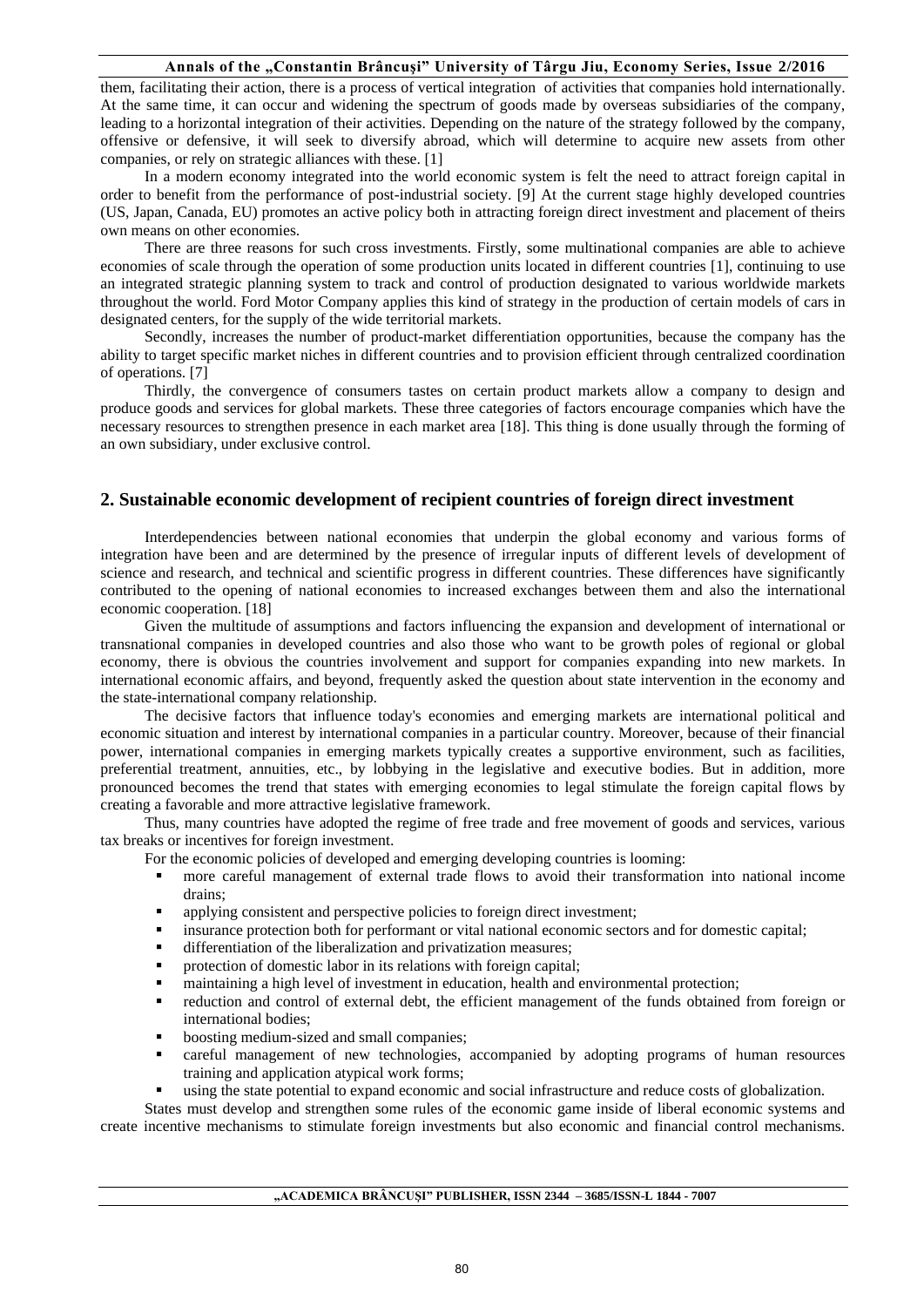These regulations must develop inside the states but also regionally through collaboration with partner countries and worldwide by participation in organizations and international agreements.

The foreign direct investment of community origin has already exceeds foreign direct investment from outside the EU. The increase of foreign direct investment in the EU can be attributed to the effects of the European single market. The plus of foreign direct investment is due, for the most part, to foreign direct investments in services. [5] Single market has encouraged the development of services, especially financial ones, through the grant of the right of establishment on the territory of another member-state. Single market did not promote however the customers service from outside the borders by the financial institutions, where the considerable interest accorded to foreign direct investments in financial services.

In international economic circuit it shows that the balance of forces often leans towards investors as transnational companies investing on different markets (countries), holding an economic force commensurate with the GDP of underdeveloped or emerging countries, in some cases State budget being exceeded by donor transnational company liabilities. In this situation objectively and naturally the poorer countries become financially dependent on large-scale strategic investors.

International companies play an important role in the economic development of states. Certainly it can be said that they expand and diversify the interdependencies between national economies, driving the development of markets for goods, services and capital. It can be seen that the markets of different countries present the same products, with a small share for the country-specific products. Thus, already we are witnessing a decreasing role of national borders, which tend to disappear.

International circuit of goods, services and capital is done through international companies. It is obvious that international companies are deeply interested in the maximum liberalization of goods and services circuit, placing all efforts to achieve this objective.

On the other hand, we must recognize that this free trade, sometimes contradicts the national interests of countries that, given they are run by competent and in good faith governments, adopted some protectionism measures in order to protect local producers, especially under conditions when there are elements of unfair competition. However, external pressure from international financial organizations, which sometimes represents the interests of international companies, such as the World Bank or the International Monetary Fund, considerably hinder such measures.

#### **3. Sustainable growth of companies generating foreign direct investment**

Markets with a lower level of development are likely to attract a higher level of direct investment than those in more developed countries. Specific reasons behind the decision of firms to invest abroad are operating efficiency, reducing risk, market development and government policy in the host country.

There are four reasons for foreign direct investment:

a) Search Resources: upgrading resource quality and availability of local partners willing to jointly promote use of knowledge and capital-intensive resources;

b) Search a market: the growing need to be closer to users in knowledge intensive sectors and the growing importance of promotional activities undertaken by regional and local development agencies;

c) Search for efficiency: the increased role of governments in removing obstacles that hinder the restructuring of economic activity and facilitating the modernization of human resources; the existence of specialized industrial concentration (industrial parks); an environment conducive to private initiative and a high degree of competitiveness and cooperation between firms;

d) Looking for strategic assets: favorable opportunities offered in exchange for tacit localized knowledge and interactive learning ideas; access to culture, institutions and different schemes and different consumer demands and preferences.

Foreign direct investment is a strategic alternative adopted when firms have acquired knowledge and market experience through earlier forms of participation. Foreign direct investment refers to participation in management and effective control of the company. At the same time, it involves by creating a company structure of international operations or expansion of its existing operations. Usually it requires a massive commitment of financial means and funds. More important is the transfer of technology, managerial skills, production processes, manufacturing and marketing resources and other resources.

Foreign direct investments occur when the expected level of net present value is positive and higher than the values of other market entry options and foreign production market.

Investing in foreign markets could improve the firm's ability to serve that market and nearby markets. By designing products according to local conditions, the company provides a better service to distributors and customers. Also, the company may be required to establish a local market to defend against competitors. Local production can reduce the final cost of the product by lower costs of production and distribution. Third, local production can become an inevitable solution, where government policies and customs barriers make the export an unattractive option.

#### **"ACADEMICA BRÂNCUŞI" PUBLISHER, ISSN 2344 – 3685/ISSN-L 1844 - 7007**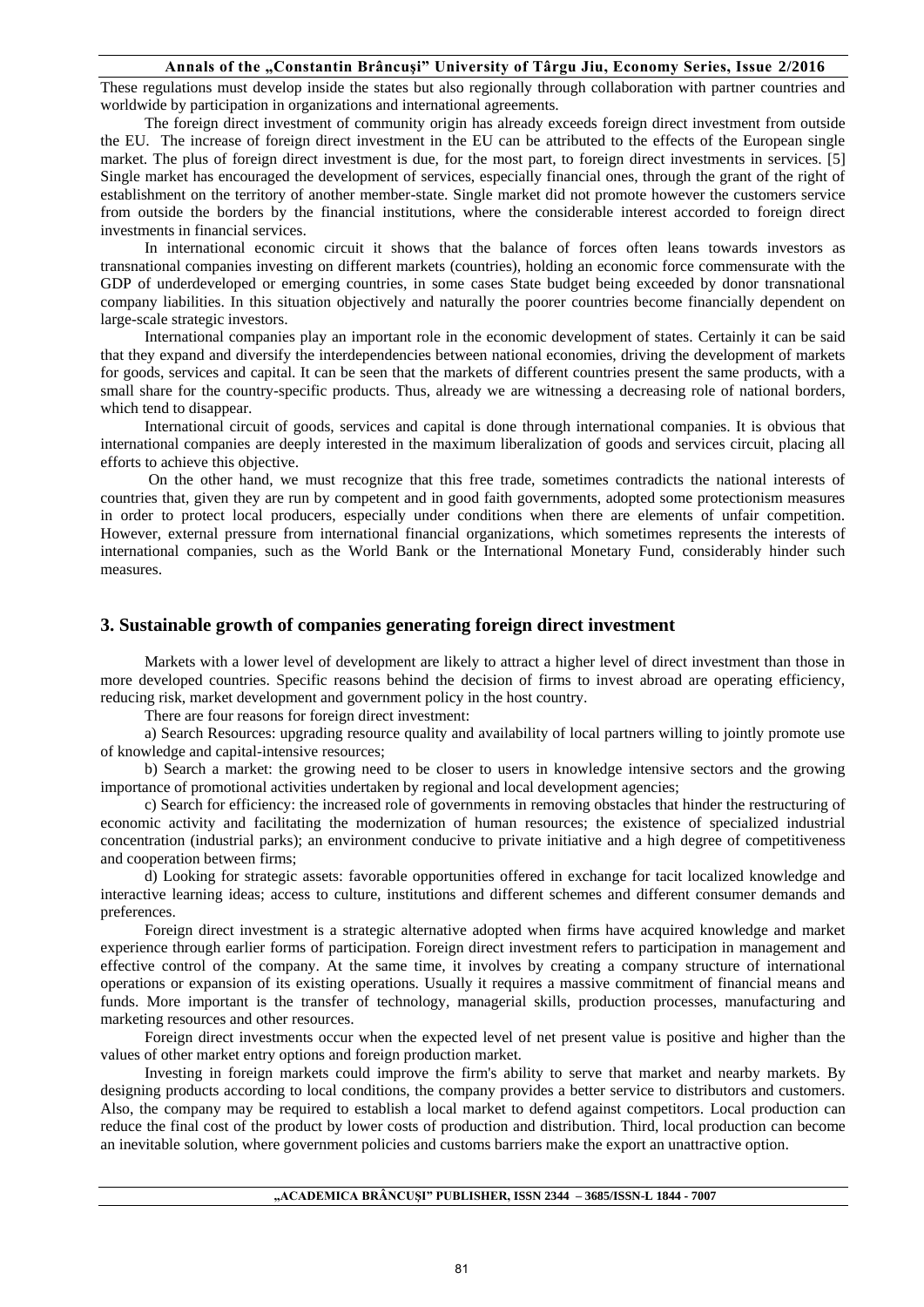Foreign direct investment occurs even where competitive alliances are difficult and make it impossible to achieve certain objectives. Sometimes, companies are unable to control use and exploitation of their technology through licensing or joint ventures. Foreign company can sometimes acquire a significant share of the local market when it can have local production that allows them to compete aggressively.

Prices remain the main competitive advantage of these companies abroad. A firm increases its efficiency of production if placed where inputs are the cheapest. For example, a number of German clothing manufacturers have opened production facilities in the Far East because labor is relatively expensive in Germany. Later, they began to appear and other variations location, especially in Eastern Europe. [5] Efficiency gains can be obtained if operating units are closer to the source of raw materials such as oil, minerals and timber. Also, efficiency gains can be achieved when the firm produces close to sales markets. This explains the location of many US firms in Europe, and Japanese companies in Europe and the United States. German car manufacturers are now placed in the United States and China both for reasons of cost and market related reasons.

For most service branches it is essential to locate in the area of their market. There are companies, especially in services, internationalizing through the acquisition of other companies, in particular to protect the domestic market and keep customers there. Advertising agencies often follow their customers abroad to protect their operations from home.

A situation of shortage or restriction of the currency market may encourage a company to place abroad to protect their profits and sales. Event of changes in exchange rates represent a motivator to perform or increase foreign investment. By placing production in several areas of foreign exchange, the company can afford production operations between sites to avoid possible losses from currency exchange rates. At the same time, a firm that invests in a foreign country is interested to repatriate profits, and therefore it seeks countries whose political climate allows that.

Another motivating aspect is related to cost reduction through economies of scale. Economies of scale appear in several areas of activity of the company, most often associated with the production, as is happening in the automotive industry in Europe, where various components are produced in different countries. European and even global networks of production have higher cost efficiency than that provided by the concentration production process in one place. Economies of scale can be achieved also on the financing operations and marketing. Economies of financial scale can be obtained by a firm that runs international operations when it acquires more access to capital markets.

Governments impose many times duties and import quotas, which oblige companies to place behind the barrier. In such a situation, foreign direct investment may become the only access to the market. Japanese automobile manufacturers were located in Europe and the United States to avoid import taxes or import quotas on these markets.

It is common for governments to offer attractive incentive packages to foreign firms that take into account foreign direct investment as a way to enter the international markets.

## **4. Conclusions**

It is necessary to persuade multinational companies, giving them benefits and advantages in order to attract the investment , and convince them by the reality of economic, social and political life of the country which to place.

The growing power of these multinational companies or holding companies has created large concerns in many parts of the world, imposing the need for control over the activities of these companies. These multinational companies do not consider often the real interests of the countries where they operate or even work them sometimes against these interests. However a good administrative management and tax system of foreign investment can brings the beneficiary country direct investment advantages:

- raising capital for growth and development, capital which cannot be generated locally;
- introduction of new technologies, equipment, organizational solutions, which in turn would positively affect the entire national economy;
- increase production capacity by widening the market; new products can be exported under the new brand, best known on the international market;
- local resources capitalization (labor, materials, road infrastructure, telecommunications, cultural values, etc.);
- use local suppliers which can cause the development of local firms;
- profit growth at receiving investment companies;
- the possibility of tax collection in the recipient country immediately (VAT, payroll tax, etc.) or in future, after a period of exemption (profit or income taxes);
- increase employment and other social impacts especially in countries facing chronic unemployment;
- state budget revenues by imposing taxes on the activity of their respective owners.

However there are numerous risks related to the opening of a state to the capital market and foreign direct investment. From the perspective of the host country may be identified at least the following significant risks:

 increasing dependence on foreign companies in providing capital, technology and experience; there is even a risk of uncontrolled outflow of foreign capital and transfer to other markets;

### **"ACADEMICA BRÂNCUŞI" PUBLISHER, ISSN 2344 – 3685/ISSN-L 1844 - 7007**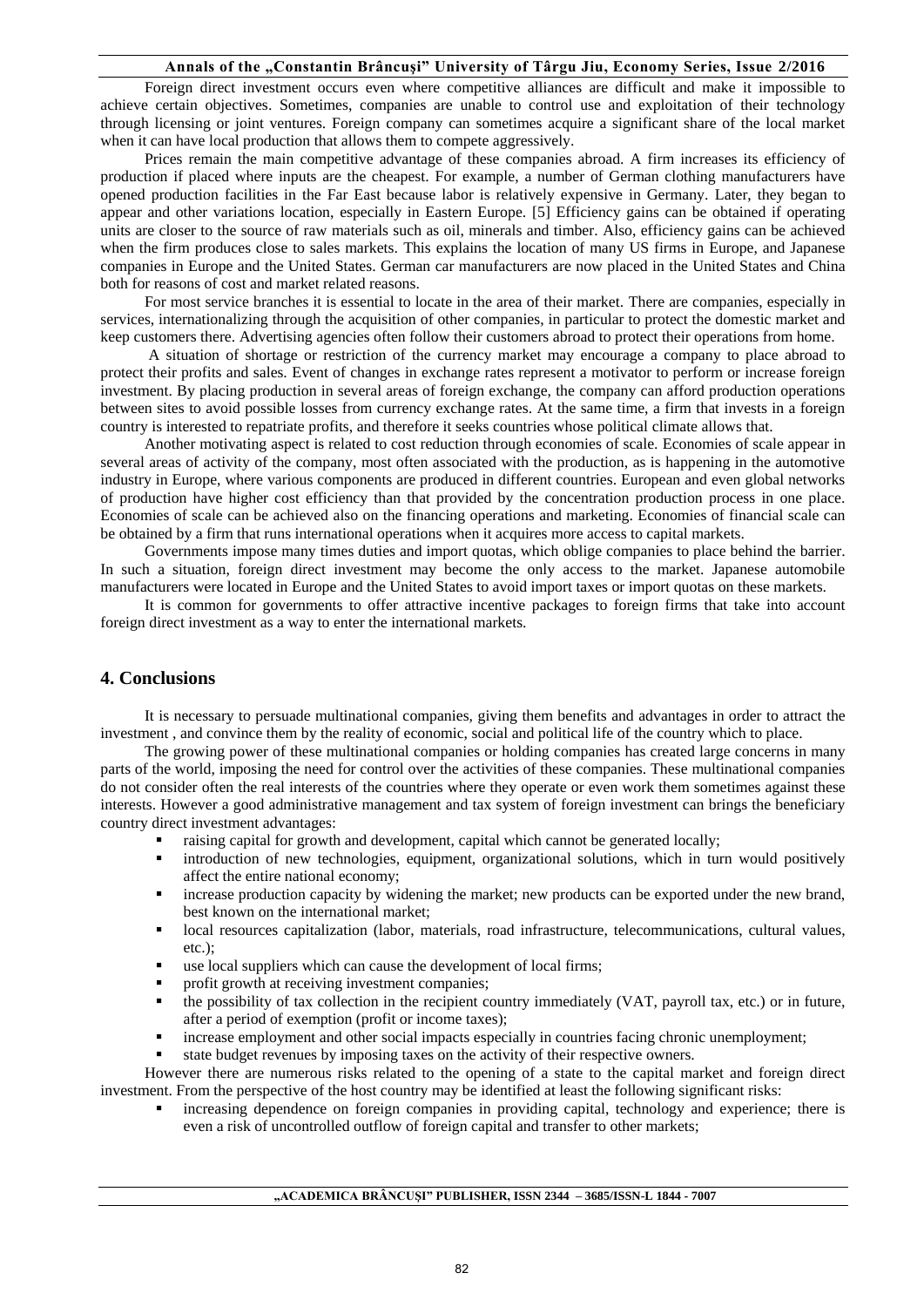- the negative impact on the economic, social and political systems by encouraging local consumption imposing different values of the local culture;
- increasing the use of non-renewable resources exploitation, and profits repatriation instead of reinvesting;
- providing a technology often outdated or too advanced by the multinational firm;
- removing some local companies, as potential competitors in certain areas;
- outflow of funds for payment of imported components and equipment and profits repatriation by paying dividends and other transfers between companies.

Multinational companies' growth was possible mainly due to their ability to mobilize global resources, money, labor and materials. The internationalization of markets is based on the export of capital. The export of capital is generated by thereof surpluses, as well as the economic expansion of firms and the policy states. Such a situation leads investors to place their capital in other regions aiming to achieve the overprofits compared with those of the country of origin. The opportunity to obtain higher profits in other countries than the country of residence may cause an export of capital and deficit situation in the country of residence. Corporations finance their operations getting funds from stock markets that have available resources and using those equity resources where there are opportunities. Multinational companies are constantly in search of markets. Where markets are developing rapidly, these companies will seek to be present. From this point of view some of these companies will look for some advantages as investors, related to guarantees from partners and the host country:

- legislative levers to ensure that the objectives established will not be nationalized or expropriated;
- provision of real compensations in cases where, for exceptional reasons, there is a transfer of ownership;
- ensuring the abroad transfer of dividends, amounts resulting from the sale of shares and liquidation of the investment;
- providing a tax system that offer facilities in the early years of operation and durring the investment;
- the existence of a clear and stable legal framework with provisions which are consistent with international law;
- protection from being influenced by corruption and mafia, political factors etc.

### **References**

[1] Aliber, Robert Z., A theory of direct foreign investment. The international corporation, 1970, 17-34.

[2] Agarwal, J.P., Determinants of foreign direct investment: A survey. Weltwirtschaftliches Archiv, 1980, 116.4: 739-773;

[3] Bailey, I.W., Schechter, A.H., Organization science, managers, and language games. Organisation Science, 3(4), 443-60. 1994;

[4] Bénassy‐Quéré, A., Coupet, M., Mayer, T., Institutional determinants of foreign direct investment. The World Economy, 2007, 30.5: 764-782;

[5] Bevan, A.A.; Estrin, S., The determinants of foreign direct investment into European transition economies. Journal of comparative economics, 2004, 32.4: 775-787;

[6] Blomström, M., Kokko, A., Mucchielli, J.L., The economics of foreign direct investment incentives. Springer Berlin Heidelberg, 2003;

[7] Cheng, Leonard K.; Kwan, Yum K., What are the determinants of the location of foreign direct investment? The Chinese experience. *Journal of international economics*, 2000, 51.2: 379-400;

[8] De La Potterie, B., Lichtenberg, F., Does foreign direct investment transfer technology across borders?. Review of Economics and Statistics, 2001, 83.3: 490-497;

[9] De Mello, Luiz R., Foreign direct investment-led growth: evidence from time series and panel data. *Oxford economic papers*, 1999, 51.1: 133-151;

[10] De Mooij, R.A., Ederveen, S., Taxation and foreign direct investment: a synthesis of empirical research. International tax and public finance, 2003, 10.6: 673-693;

[11] [Dobbin,](http://pubsonline.informs.org/action/doSearch?text1=&field1=Contrib) F. Inventing Equal Opportunity, Princeton University Press*,* Princeton, 2009;

[12] Dunning, J., Rajneesh N., Foreign direct investment and governments: catalysts for economic restructuring. Routledge, 2003.

[13] Girma, S., Greenaway, D., Wakelin, K., Who benefits from foreign direct investment in the UK?. Scottish Journal of Political Economy, 2001, 48.2: 119-133;

[14] Greenaway, D., Kneller, R., Firm heterogeneity, exporting and foreign direct investment. The Economic Journal, 2007, 117.517;

[15] Javorcik, B.S., Does foreign direct investment increase the productivity of domestic firms? In search of spillovers through backward linkages. *American economic review*, 2004, 605-627;

[16] Jensen, N.M., Democratic governance and multinational corporations: Political regimes and inflows of foreign direct investment. International organization, 2003, 57.03: 587-616;